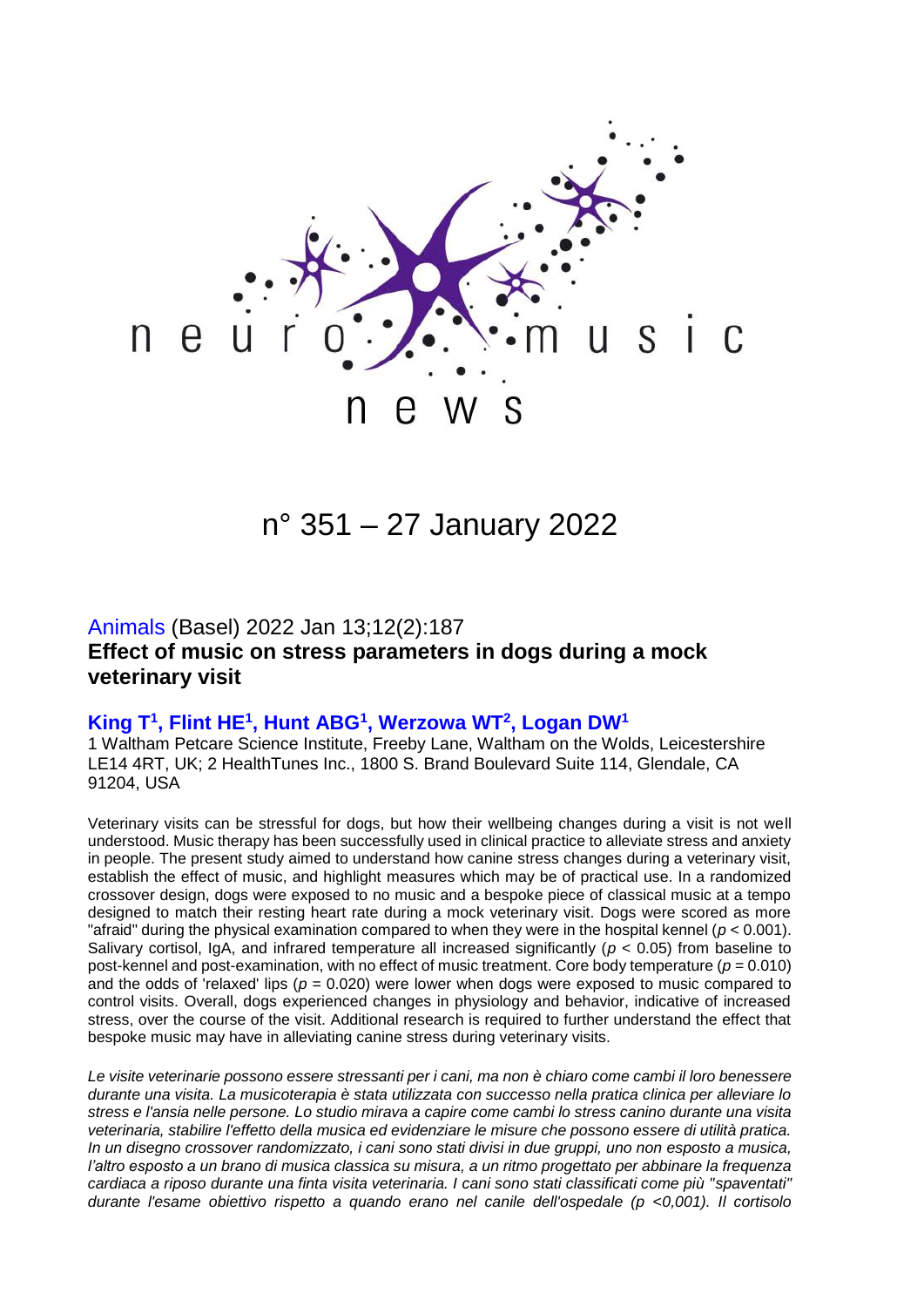*salivare, le IgA e la temperatura a infrarossi sono tutti aumentati in modo significativo (p <0,05) dal basale al post-canile e post-esame, senza effetto del trattamento musicale. La temperatura corporea interna (p = 0,010) e le probabilità di labbra "rilassate" (p = 0,020) erano inferiori quando i cani erano esposti alla musica rispetto alle visite di controllo. Nel complesso, i cani hanno sperimentato cambiamenti nella fisiologia e nel comportamento, indicativi di un aumento dello stress, nel corso della visita. Sono necessarie ulteriori ricerche per comprendere l'effetto che la musica su misura può avere nell'alleviare lo stress canino durante le visite veterinarie.*

### Sci Rep 2022 Jan 19;12(1):1019

# **Early auditory responses to speech sounds in Parkinson's disease: preliminary data**

### **Mollaei F<sup>1</sup> , Shiller DM2,3,4, Baum SR2,5, Gracco VL2,5,6**

1 School of Psychology and Clinical Language Sciences, University of Reading, Early Gate, Whiteknights, Reading, Berkshire, RG6 6ES, UK; 2 Centre for Research on Brain, Language and Music, 3640 Rue de la Montagne, Montreal, QC, H3G 2A8, Canada; 3 École d'orthophonie et d'audiologie, Université de Montréal, 7077 Avenue du Parc, Local 3001-31, Montreal, QC, H3C 3J7, Canada; 4 CHU Sainte-Justine Research Centre, 5200 Bélanger East, Local GR-103, Montreal, QC, H1T 1C9, Canada; 5 School of Communication Sciences and Disorders, McGill University, 2001 McGill College Avenue, Montreal, QC, H3A 1G1, Canada; 6 Haskins Laboratories, 300 George Street, New Haven, CT, 06511, USA

Parkinson's disease (PD), as a manifestation of basal ganglia dysfunction, is associated with a number of speech deficits, including reduced voice modulation and vocal output. Interestingly, previous work has shown that participants with PD show an increased feedback-driven motor response to unexpected fundamental frequency perturbations during speech production, and a heightened ability to detect differences in vocal pitch relative to control participants. Here, we explored one possible contributor to these enhanced responses. We recorded the frequency-following auditory brainstem response (FFR) to repetitions of the speech syllable [da] in PD and control participants. Participants with PD displayed a larger amplitude FFR related to the fundamental frequency of speech stimuli relative to the control group. The current preliminary results suggest the dysfunction of the basal ganglia in PD contributes to the early stage of auditory processing and may reflect one component of a broader sensorimotor processing impairment associated with the disease.

*Dato che il morbo di Parkinson (PD) è la manifestazione della disfunzione dei gangli della base, è associato a una serie di deficit del linguaggio, tra cui una ridotta modulazione della voce ed emissione vocale. È interessante notare che lavori precedenti hanno dimostrato che i partecipanti con PD presentano una maggiore risposta motoria guidata dal feedback a perturbazioni impreviste della frequenza fondamentale durante la produzione del linguaggio, e una maggiore capacità di rilevare le differenze nell'intonazione della voce rispetto ai partecipanti di controllo. Qui, gli Autori hanno esplorato un possibile contributo a queste risposte aumentate. È stata registrata la risposta uditiva del tronco cerebrale che segue la frequenza (FFR) alle ripetizioni della sillaba [da] nei partecipanti PD e di controllo. I partecipanti con PD hanno mostrato una FFR di ampiezza maggiore correlata alla frequenza fondamentale degli stimoli vocali rispetto al gruppo di controllo. Gli attuali risultati preliminari suggeriscono che la disfunzione dei gangli della base nel PD contribuisca alla fase iniziale dell'elaborazione uditiva e potrebbe riflettere una componente di una più ampia compromissione dell'elaborazione sensomotoria associata alla malattia.*

# Psychol Music 2022 Jan;50(1):245-264 **Linking musical metaphors and emotions evoked by the sound of classical music**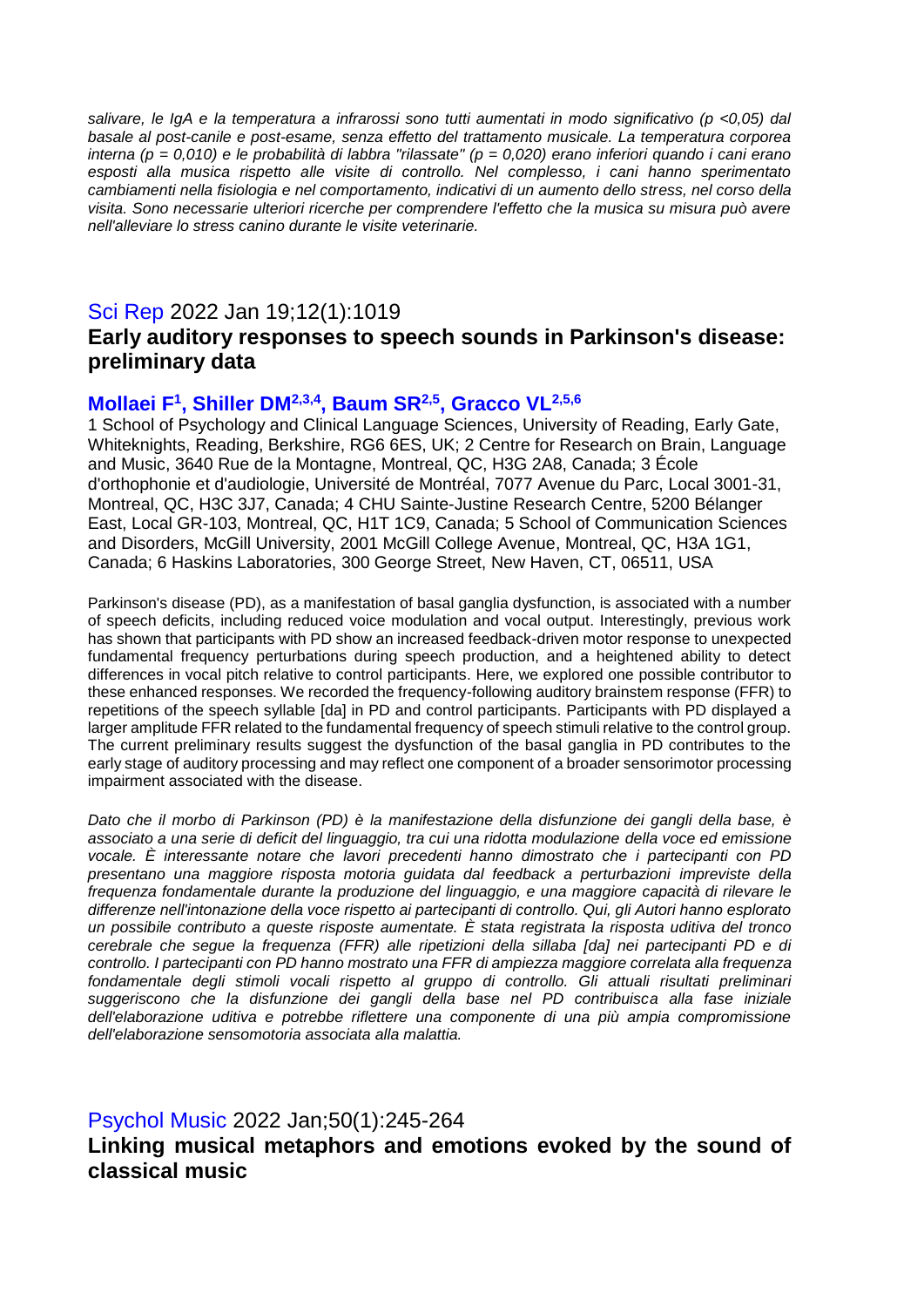#### **Schaerlaeken S, Glowinski D, Grandjean D**

Neuroscience of Emotion and Affective Dynamics Lab, Department of Psychology and Educational Sciences, University of Geneva, Geneva, Switzerland; Swiss Center for Affective Sciences, University of Geneva, Geneva, Switzerland

Musical meaning is often described in terms of emotions and metaphors. While many theories encapsulate one or the other, very little empirical data is available to test a possible link between the two. In this article, we examined the metaphorical and emotional contents of Western classical music using the answers of 162 participants. We calculated generalized linear mixed-effects models, correlations, and multidimensional scaling to connect emotions and metaphors. It resulted in each metaphor being associated with different specific emotions, subjective levels of entrainment, and acoustic and perceptual characteristics. How these constructs relate to one another could be based on the embodied knowledge and the perception of movement in space. For instance, metaphors that rely on movement are related to emotions associated with movement. In addition, measures in this study could also be represented by underlying dimensions such as valence and arousal. Musical writing and music education could benefit greatly from these results. Finally, we suggest that music researchers consider musical metaphors in their work as we provide an empirical method for it.

*Il significato musicale è spesso descritto in termini di emozioni e metafore. Sebbene molte teorie incapsulino l'una o l'altra, sono disponibili pochissimi dati empirici per testare un possibile collegamento tra le due. In questo articolo, gli Autori hanno esaminato i contenuti metaforici ed emotivi della musica classica occidentale utilizzando le risposte di 162 partecipanti. Sono stati calcolati modelli lineari generalizzati a effetti misti, correlazioni e scaling multidimensionale per collegare emozioni e metafore. Dai risultati si evince che ciascuna metafora è associata a diverse emozioni specifiche, a livelli soggettivi di coinvolgimento e a caratteristiche acustiche e percettive. Il modo in cui questi costrutti si relazionano tra loro potrebbe essere basato sulla conoscenza incarnata e sulla percezione del movimento nello spazio. Ad esempio, le metafore che si basano sul movimento sono legate alle emozioni associate al movimento. Inoltre, le misure in questo studio potrebbero anche essere rappresentate da dimensioni sottostanti come la valenza e l'eccitazione. La scrittura musicale e l'educazione musicale potrebbero trarre grandi benefici da questi risultati. Infine, gli Autori suggeriscono che i ricercatori musicali includano lo studio delle metafore musicali nel loro lavoro e forniscono un metodo empirico per farlo.*

#### Behav Res Ther 2022 Jan 15;150

# **Verbalisation of attention regulation strategies and background music enhance extinction learning and retention**

#### **Waters AM<sup>1</sup> , McCann A<sup>2</sup> , Kapnias R<sup>2</sup> , Dingle G<sup>3</sup>**

1School of Applied Psychology, Griffith University, Australia; 2 School of Applied Psychology, Griffith University, Australia; 3 School of Psychology, University of Queensland, Australia. [a.waters@griffith.edu.au](mailto:a.waters@griffith.edu.au)

Relapse and return of fear are common following exposure-based treatments which aim to decrease anxiety by reducing danger expectancies and negative stimulus evaluations. Using Pavlovian conditioning and extinction procedures, recent studies found that verbalising catchphrases to prompt attention to, and memory of, stimulus contingencies during extinction prevented US expectancy generalisation to safe stimuli and reduced anxiety ratings. Verbalizations did not improve negative evaluations of conditional stimuli. Given that negative evaluations predict return of fear, the current study examined whether verbalisation strategies combined with listening to liked, non-lyrical background music enhanced expectancy learning and positively changed stimulus evaluations. A differential Pavlovian conditioning procedure was used involving fear acquisition, extinction, and extinction retest phases. Participants were assigned to a verbalisation condition  $(N = 21)$ , a verbalisation plus liked, nonlyrical music condition (N = 21) or a control condition (N = 21) during extinction. The verbalisation strategies, with and without music, prevented the generalisation of US expectancies to safe stimuli at retest. Verbalisation strategies plus music increased positive evaluations of conditional stimuli during